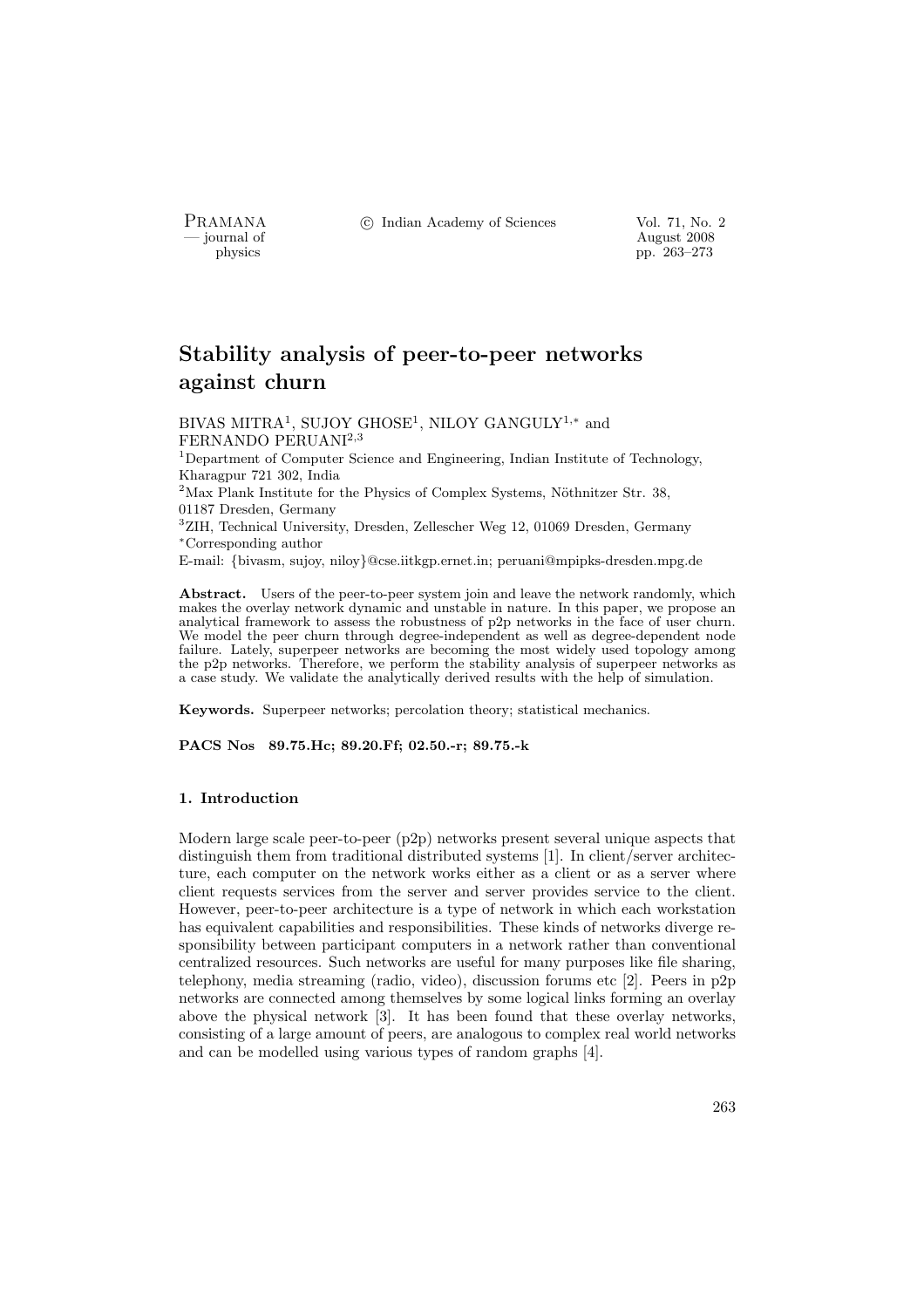In peer-to-peer networks, there is a high rate of peer churn, that is, nodes continuously leave and join the network. This dynamical behaviour of the peers frequently partitions the network into smaller fragments which results in the breakdown of communication among peers. In this paper we concentrate on understanding the stability of the p2p networks in the face of peer churn. We model peer churn by two kinds of node failures in the random graph, based on the work done in [5].

- The most common type of failure is denoted as degree-independent failure where probability of removal of a node is constant and independent of the degree of that node.
- In p2p networks, peers having higher connectivity (e.g. superpeers) are more stable in the network than the peers having lower connectivity (e.g. connected through dial-up line) because those loosely connected peers enter and leave the network quite frequently. This observation leads us to model a new kind of failure where probability of removal of a node is inversely proportional to the degree of that node. We denote this kind of failure as degree-dependent failure.

We characterize the topology of the network by a probability distribution  $P$  and dynamics of the nodes by another probability distribution Q. Using these, we develop an analytical framework to examine the stability of generalized graphs where the vertices undergo some dynamics. However, currently superpeer topologies [6,7] are emerging as the most influencing peer-to-peer networks. In this system, superpeer nodes with high bandwidth connect to each other forming the upper level in the network hierarchy. A large number of ordinary peers are connected with superpeers to get service from them. A comprehensive study of the stability of superpeer networks against peer churn is the primary focus of this paper. We also perform simulations to verify the goodness of our theoretical results.

The stability analysis of different complex networks against various disrupting events have been discussed in [8–10]. Their results have shown that scale-free networks display a high degree of tolerance against random failures but quite sensitive against intentional attack. In [11], Newman et al have developed the theory of random graphs with arbitrary degree distribution with the help of generating function formalism. In  $[12]$ , Callaway *et al* have introduced the concept of percolation process [13] and applied it to examine the resilience of various real world networks like Internet. In [14], researchers have addressed a more realistic scenario in which a network is subjected to simultaneous targeted and random attacks.

The rest of the paper is organized as follows. In  $\S2$  we extend the analytical framework [5] to analyse the stability of peer-to-peer networks. Section 3 defines and models various environmental parameters like p2p overlay networks and peer churn. In this section, we also elaborate the simulation environment generated to mimic large superpeer networks and specify the stability metric of the network. Section 4 theoretically analyses the stability of peer-to-peer networks for degreeindependent and degree-dependent failures. Section 5 customizes those models for superpeer networks and compares the theoretical results with simulation. Finally §6 concludes the paper.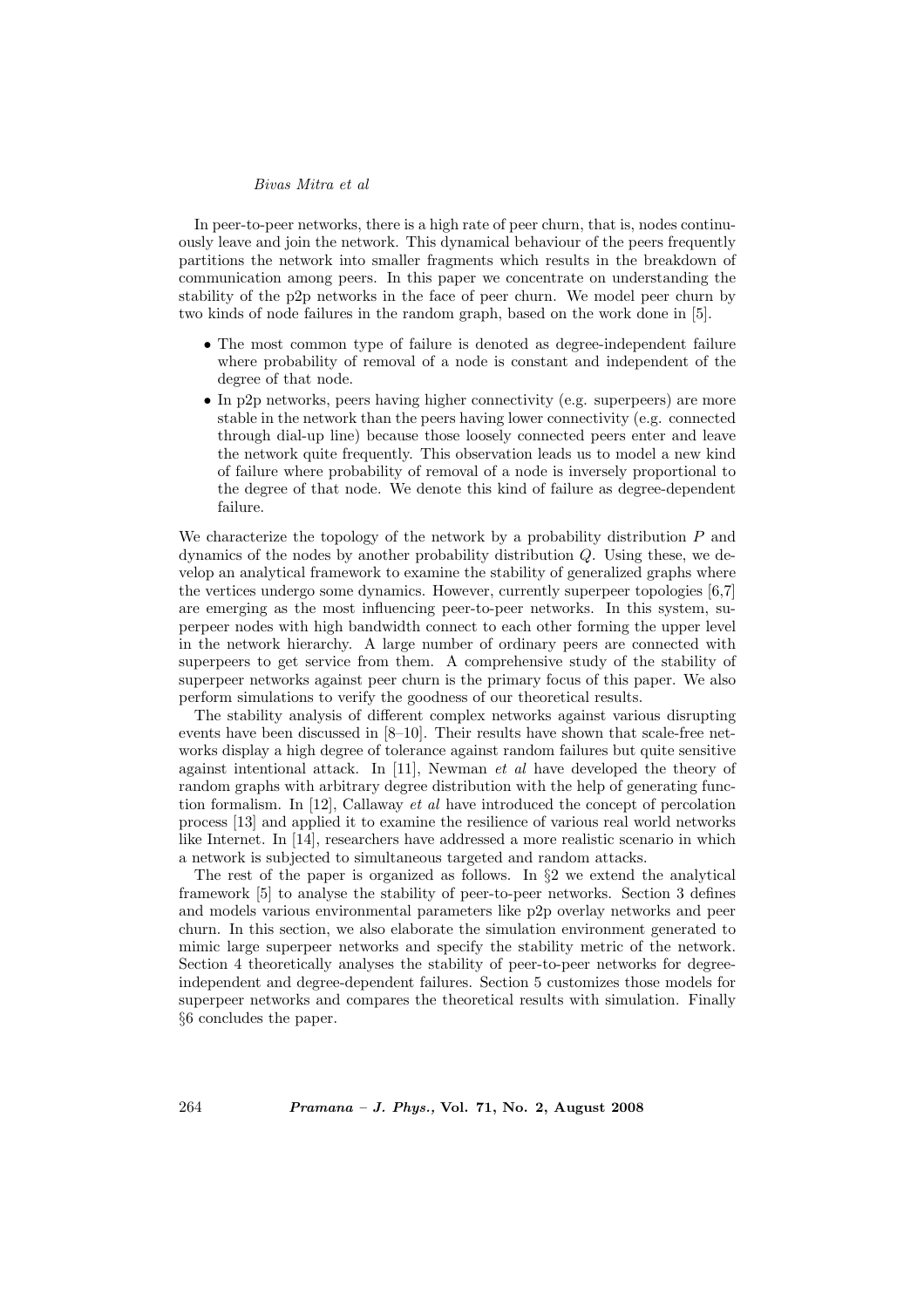

Figure 1. Schematic representation of the sum rule for the connected component of nodes reached by following a randomly chosen edge. The entire sum can be expressed in closed form as eq. (1) and similarly (2).

#### 2. Developing analytical framework using generating function formalism

In this section, we use generating function formalism to derive the general formula for measuring the stability of overlay structures undergoing any kind of disturbances in the network. We explain the basic concept behind the development of the framework without going into mathematical details. Generating function is a formal power series whose coefficients encode information about a sequence that is indexed by the natural numbers [11]. This generating function can be used to understand different properties of graphs. For example, let the generating function  $G_0(x)$  generates the probability distribution of the vertex degrees k. Therefore,  $G_0(x)$  generates the probability distribution of the vertex degrees k. Therefore,<br> $G_0(x) = \sum_{k=0}^{\infty} p_k x^k$  where  $p_k$  is the probability that a randomly chosen vertex in the graph has degree k. The importance of the generating function lies in the convenient way it can be used to understand various properties of the graph – for instance, the average degree z of a vertex in the case of  $G_0(x)$  is given by  $z = \langle k \rangle = \sum_k k p_k = G_0(1)$ . Higher moments can be calculated from higher derivatives also. Let  $q_k$  be the probability that a vertex of degree k be present in the network after the removal of a fraction of nodes. In our formalism  $f_k (=1 - q_k)$ and  $p_k$  specify the failure model and network topology respectively whose stability is subjected to examination. The formalism helps us to locate the transition point where the giant component [16] breaks down into smaller components.  $p_k \cdot q_k$  specifies the probability of a node having degree  $k$  to be present in the network after the process of removal of some portion of nodes is completed. Hence

$$
F_0(x) = \sum_{k=0}^{\infty} p_k \cdot q_k x^k
$$

becomes the generating function for this distribution. Distribution of the outgoing edges of the first neighbour of a randomly chosen node can be generated by

$$
F_1(x) = \frac{\sum_k k p_k q_k x^{k-1}}{\sum_k k p_k} = \frac{F'_0(x)}{z},
$$

where z is the average degree [12]. Let  $H_1(x)$  be the generating function for the distribution of the component sizes that are reached by choosing a random edge and following it to one of its ends. Except when we are precisely at the phase transition where giant component appears, typical component size is finite. Moreover, as chance of a component containing a closed loop of edges goes down exponentially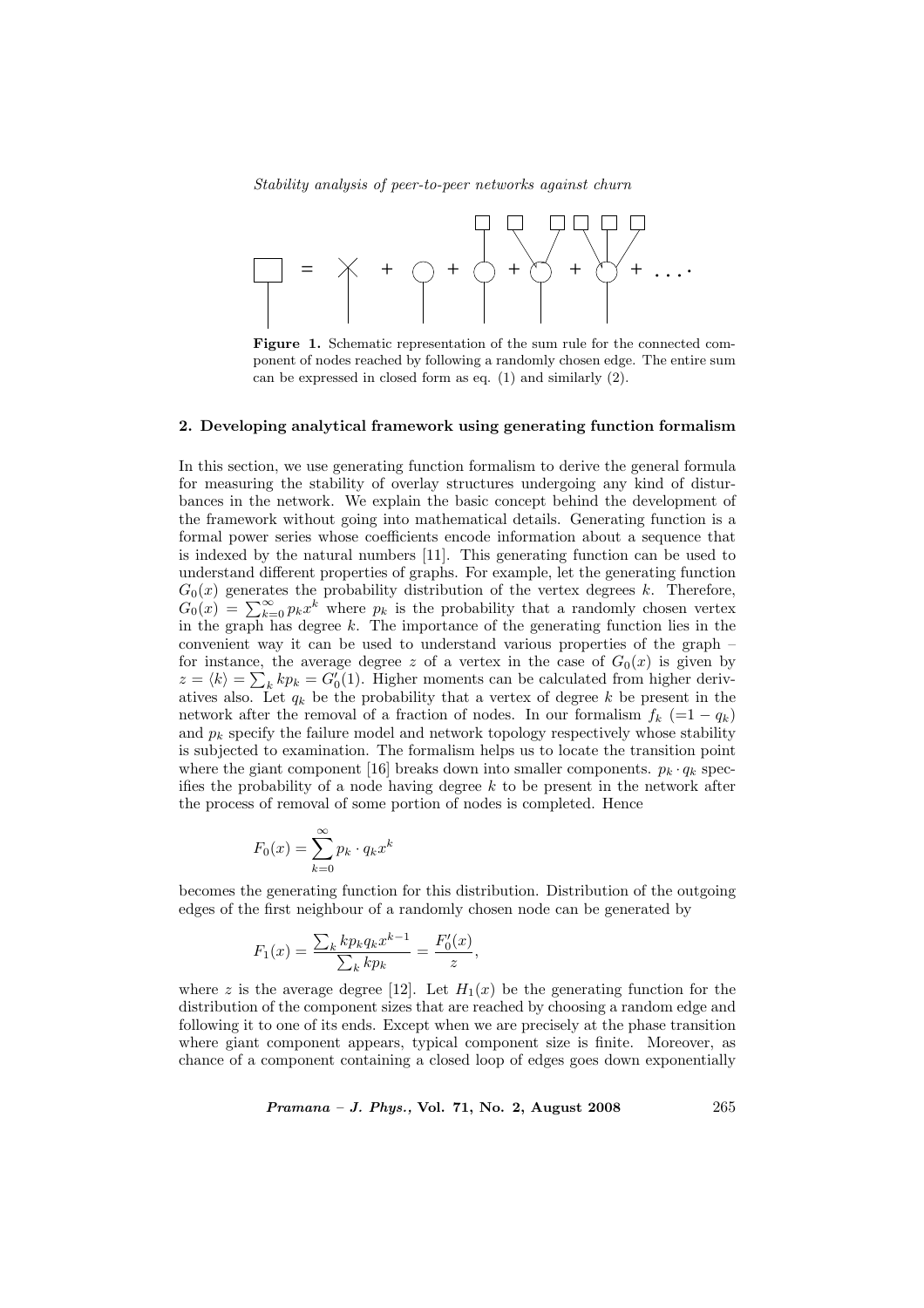with size of the graph, it becomes negligible for large graph [11]. Therefore, the component may be conceptualized as a tree-like structure that contains zero node if the node at the other end of the randomly selected edge is removed, which happens with probability  $1 - F_1(1)$ , or the edge may lead to a node with k other edges leading out of it other than the edge we came in along, distributed according to  $F_1(x)$  (figure 1). That means  $H_1(x)$  satisfies a self-consistency condition of the form [12]

$$
H_1(x) = 1 - F_1(1) + xF_1(H_1(x)).
$$
\n<sup>(1)</sup>

The distribution for the component size to which a randomly selected node belongs to is similarly generated by (figure 1)  $H_0(x)$  where

$$
H_0(x) = 1 - F_0(1) + xF_0(H_1(x)).
$$
\n(2)

Therefore the average size of the components becomes

$$
H'_0(1) = \langle s \rangle = F_0(1) + \frac{F'_0(1)F_1(1)}{1 - F'_1(1)}
$$

which diverges when  $1 - F'_1(1) = 0$ , that is, the size of the component becomes infinite. Hence

$$
F_1'(1) = 1 \Rightarrow \sum_{k=0}^{\infty} k p_k (k q_k - q_k - 1) = 0.
$$
 (3)

Significance of eq. (3) lies in the fact that it states the critical condition for the stability of giant component with respect to any type of graph (characterized by  $p_k$ ) undergoing any type of failure (characterized by  $q_k$ ). Using this formalism, we investigate the stability of peer-to-peer networks in the face of peer churn.

## 3. Modelling p2p overlay networks and peer churn

In this section we formally model the p2p overlay networks and peer churn and define the stability metric which are the parameters of our analytical framework.

#### 3.1 Modelling peer-to-peer overlay networks

The different types of p2p overlay networks can be modelled using the uniform framework of probability distribution  $p_k$ , where  $p_k$  is the probability that a randomly chosen node has degree  $k$ . In this paper, we consider bimodal network as a simple model of superpeer network. We believe that the bimodal network is simple enough to understand and analyse; at the same time it captures the essence of commercial superpeer networks [6,15]. In bimodal network, superpeer topology can be modelled by bimodal degree distribution where a large fraction  $(r)$  of peer nodes with small degree  $k_l$  are connected with superpeers and few superpeer nodes  $(1-r)$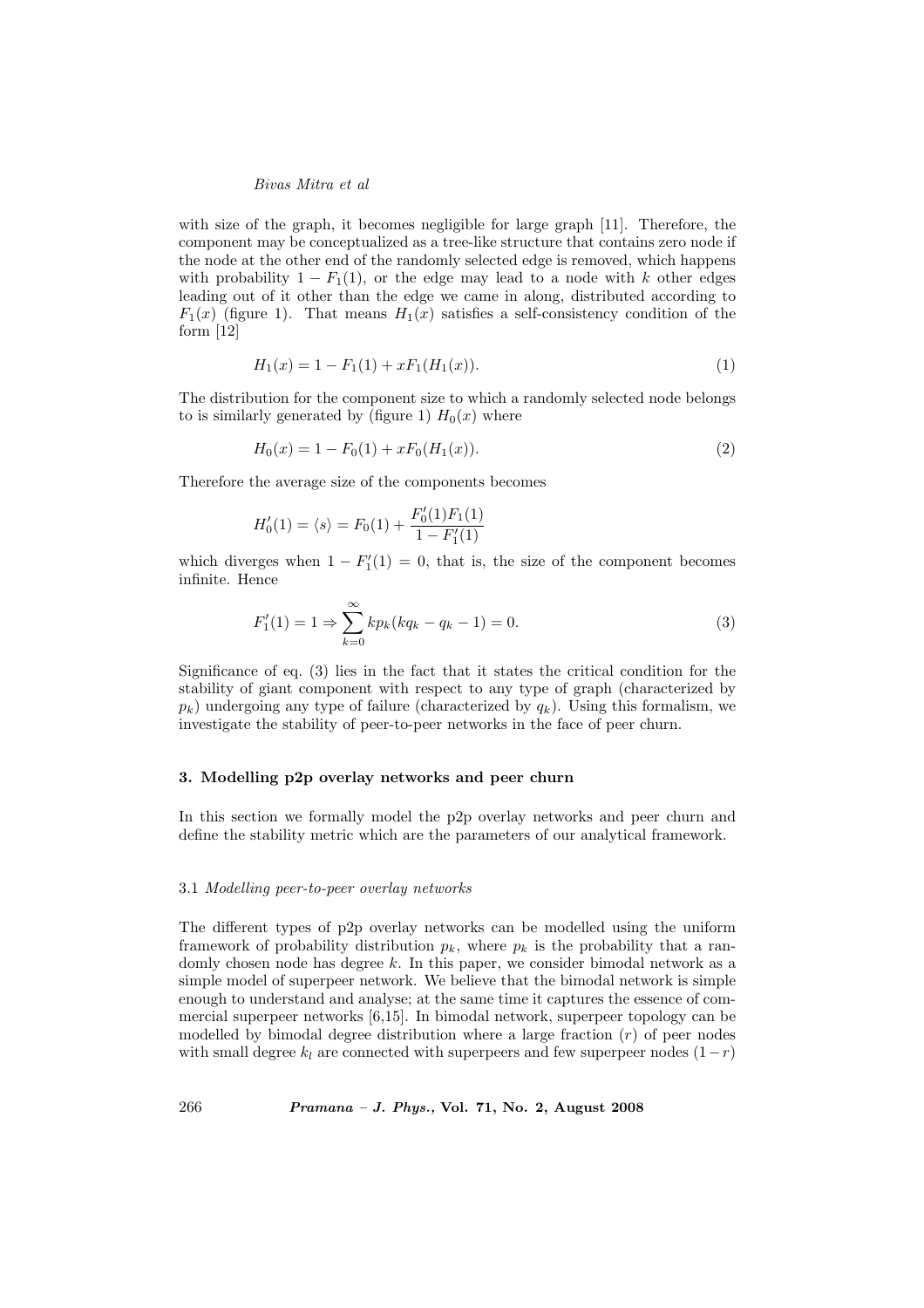with high degree  $k_m$  are connected to each other. Therefore, only two separate degrees are allowed in this kind of network. Formally

$$
p_k > 0 \quad \text{if } k = k_l, k_m; p_k = 0 \quad \text{otherwise.} \tag{4}
$$

 $k_l$  and  $k_m$  are degrees of peers and superpeers respectively. Therefore,  $p_{k_l} = r$  and  $p_{k_m} = (1 - r).$ 

# 3.2 Modelling peer churn

Peer churn can be modelled by different kinds of node failures in the network. Let  $q_k$  be the probability that a vertex of degree k is present in the network after the removal of a fraction of nodes. In our framework  $q_k$  is used to specify the various failure models.

- In degree-independent failure, the probability of removal of any randomly chosen node is constant, degree-independent and equal for all other nodes in the graph. Therefore, the presence of any randomly chosen node having degree k after this kind of failure is  $q_k = q$  (independent of k).
- In degree-dependent failure, probability of failure of a node  $(f_k)$  having degree k is inversely proportional to  $k^{\gamma}$ , i.e.  $f_k \propto 1/k^{\gamma} \Rightarrow f_k = \alpha/k^{\gamma}$  where  $0 \le \alpha \le 1$ and  $\gamma$  is a real number. Therefore, probability of the presence of a node having degree k after this kind of failure is  $q_k = (1 - \frac{\alpha}{k^{\gamma}})$ .

## 3.3 Stability metric

The stability of overlay networks are primarily measured in terms of certain fraction of nodes  $(f_c)$  called percolation threshold [16], removal of which disintegrates the network into smaller, disconnected components. Below that threshold, there exists a connected component which spans the entire network also termed as giant component. The value of percolation threshold  $f_c$  theoretically signifies the stability of the network, e.g. higher value indicates greater stability against failure.

#### 3.4 Experimental set-up

In order to generate the overlay network, every node is assigned a degree according to the topology being simulated. In the case of bimodal network, the nodes are assigned the degrees depending on the  $k_l$  and  $k_m$  values and the fraction of these nodes in total. Thereafter the edges are generated using the 'switching method' and the 'matching method' referred to in [17]. Failure of a peer effectively means deletion of the node and its corresponding edges. In the case of degree-independent failure, nodes are randomly selected using a time-seeded pseudo-random number generator and its edges removed from the adjacency list. In degree-dependent failure, first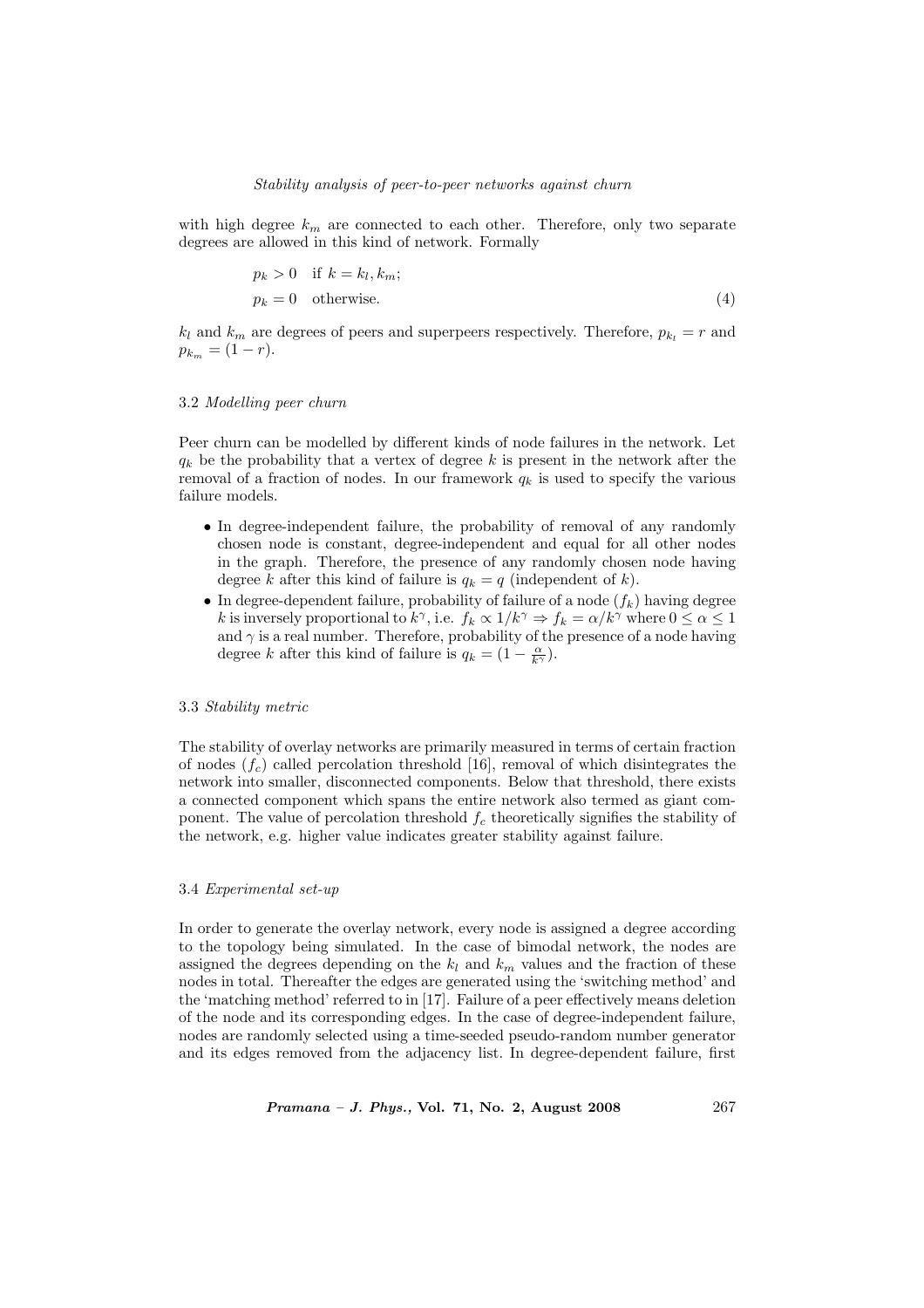the fraction of nodes having a certain degree that need to be removed is calculated, thereafter that many nodes are selected from the total set of all such nodes randomly and its corresponding edges are removed from the adjacency list.

## 4. Stability against peer churn

We model the peer churn by two kinds of failures – degree-independent and degree dependent. In the next two subsections, we deal with these two kinds of failures and investigate their effect on the stability of overlay networks.

#### 4.1 Degree-independent failure

In this section, we discuss the effect of degree-independent failure in generalized random graph. If  $q = q_r$  is the critical fraction of nodes whose presence in the graph is essential for the stability of the giant component after this kind of failure, then according to eq. (3)

$$
\sum_{k=0}^{\infty} k p_k (kq_r - q_r - 1) = 0,
$$
  

$$
\Rightarrow q_r = \frac{1}{\frac{\langle k^2 \rangle}{\langle k \rangle} - 1}.
$$

Now if  $f_r$  is the critical fraction of nodes whose random removal disintegrates the giant component then  $f_r = 1 - q_r$ . Therefore, percolation threshold

$$
f_r = 1 - \frac{1}{\frac{\langle k^2 \rangle}{\langle k \rangle} - 1}.\tag{5}
$$

This is the well-known condition [8] (derived differently) for the disappearance of the giant component due to random failure. Note that, we have reproduced it to show that it can also be derived from the proposed general formula (eq. (3)).

### 4.2 Degree-dependent failure

In p2p networks, the peers (or superpeers) having higher connectivity are much more stable and reliable than the nodes having lower connectivity. Therefore, probability of the presence of a node having degree  $k$  after this kind of failure is

$$
q_k = \left(1 - \frac{\alpha}{k^{\gamma}}\right). \tag{6}
$$

Using eqs (3) and (6), we obtain the following critical condition for the stability of giant component after degree-dependent breakdown: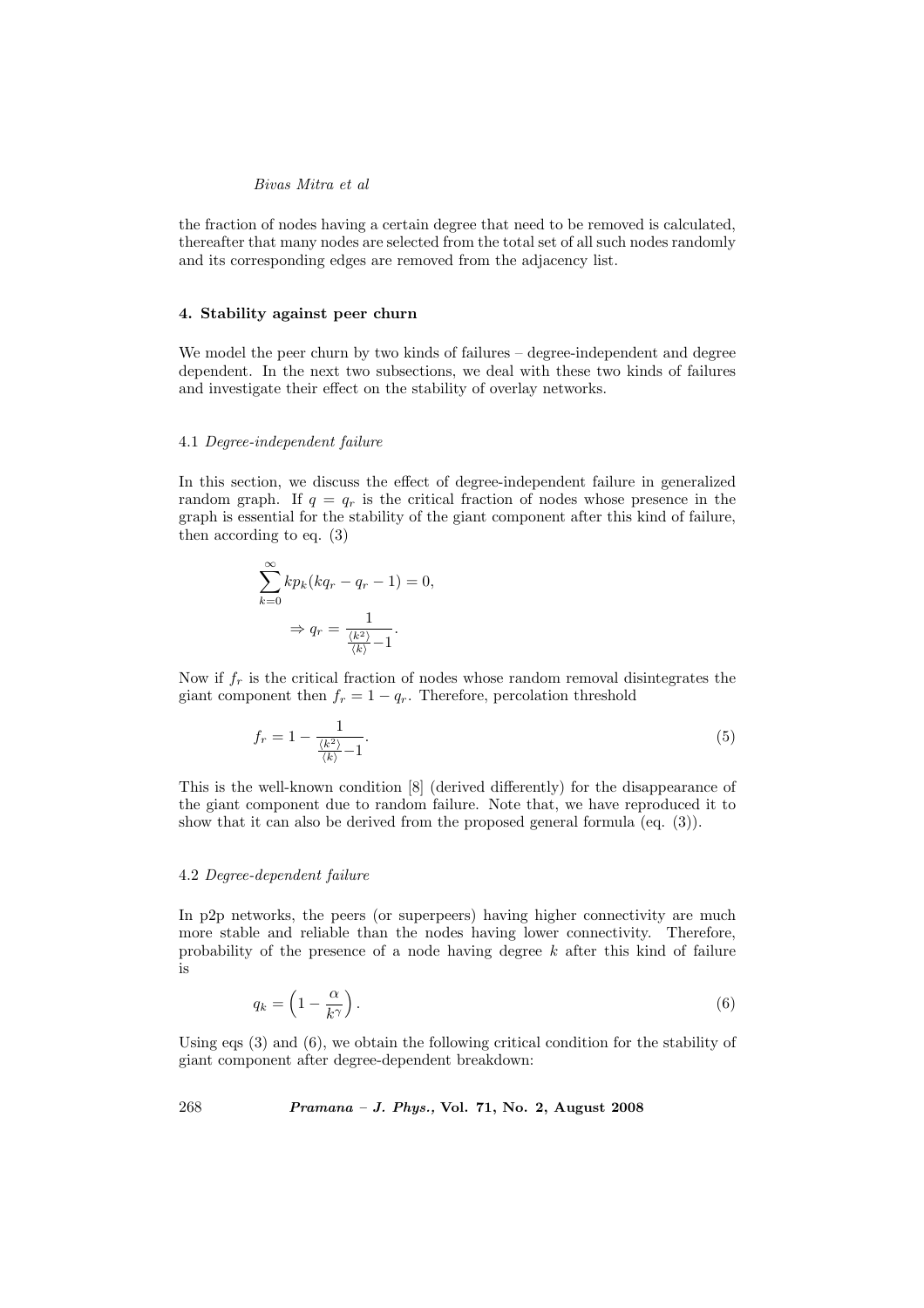$$
\langle k^2 \rangle - \alpha \langle k^{2-\gamma} \rangle + \alpha \langle k^{1-\gamma} \rangle - 2 \langle k \rangle = 0,
$$

where percolation threshold is

$$
f_d = \sum_{k=0}^{\infty} \frac{\alpha}{k^{\gamma}} p_k.
$$

Considering  $\alpha = 1$ , where the fraction of nodes removed due to this kind of failure becomes maximum, the condition for percolation becomes

$$
\langle k^{2-\gamma} \rangle - \langle k^{1-\gamma} \rangle = \langle k^2 \rangle - 2\langle k \rangle. \tag{7}
$$

Thus the critical fraction of nodes removed is given by

$$
f_d = \sum_{k=0}^{\infty} \frac{1}{k^{\gamma}} p_k,
$$
\n(8)

where  $\gamma$  satisfies eq. (7). Thus from eqs (7) and (8), we can determine the variation of percolation threshold  $f_d$  for various networks due to degree-dependent failure. In the next section, we apply these formalism for superpeer networks and compare with simulation results.

## 5. Stability of superpeer networks against churn

In this section we study the stability of the superpeer networks with the help of our analytical framework. We investigate the change of percolation threshold  $(f_c)$  due to the change of fraction of peers  $(r)$  and the connectivity of the superpeers  $(k_m)$  in the networks for various types of failures. To ensure fair comparisons, we keep the average degree  $\langle k \rangle$  constant for all graphs. We verify our theoretical results with the help of simulation.

#### 5.1 Degree-independent failure

We model superpeer networks with the help of bimodal degree distribution. Let r be the initial fraction of peers in the superpeer networks having degree  $k_l$  and rest are superpeers having degree  $k_m$  where  $k_l \ll k_m$ . Therefore, in bimodal degree distribution  $p_k$  becomes nonzero only at  $k_l$  and  $k_m$  (eq. (4)). Mathematically,  $k_l p_{k_l} + k_m p_{k_m} = \langle k \rangle$  and  $p_{k_l} + p_{k_m} = 1$  which provides

$$
p_{k_m} = \frac{\langle k \rangle - k_l}{k_m - k_l}, \quad p_{k_l} = \frac{k_m - \langle k \rangle}{k_m - k_l}
$$

$$
\Rightarrow \langle k^2 \rangle = k_m^2 p_{k_m} + k_l^2 p_{k_l} = \langle k \rangle (k_l + k_m) - k_l k_m \text{ and using eq. (4) we get}
$$

$$
f_r = 1 - \frac{\langle k \rangle}{\langle k \rangle (k_l + k_m - 1) - k_l k_m}.
$$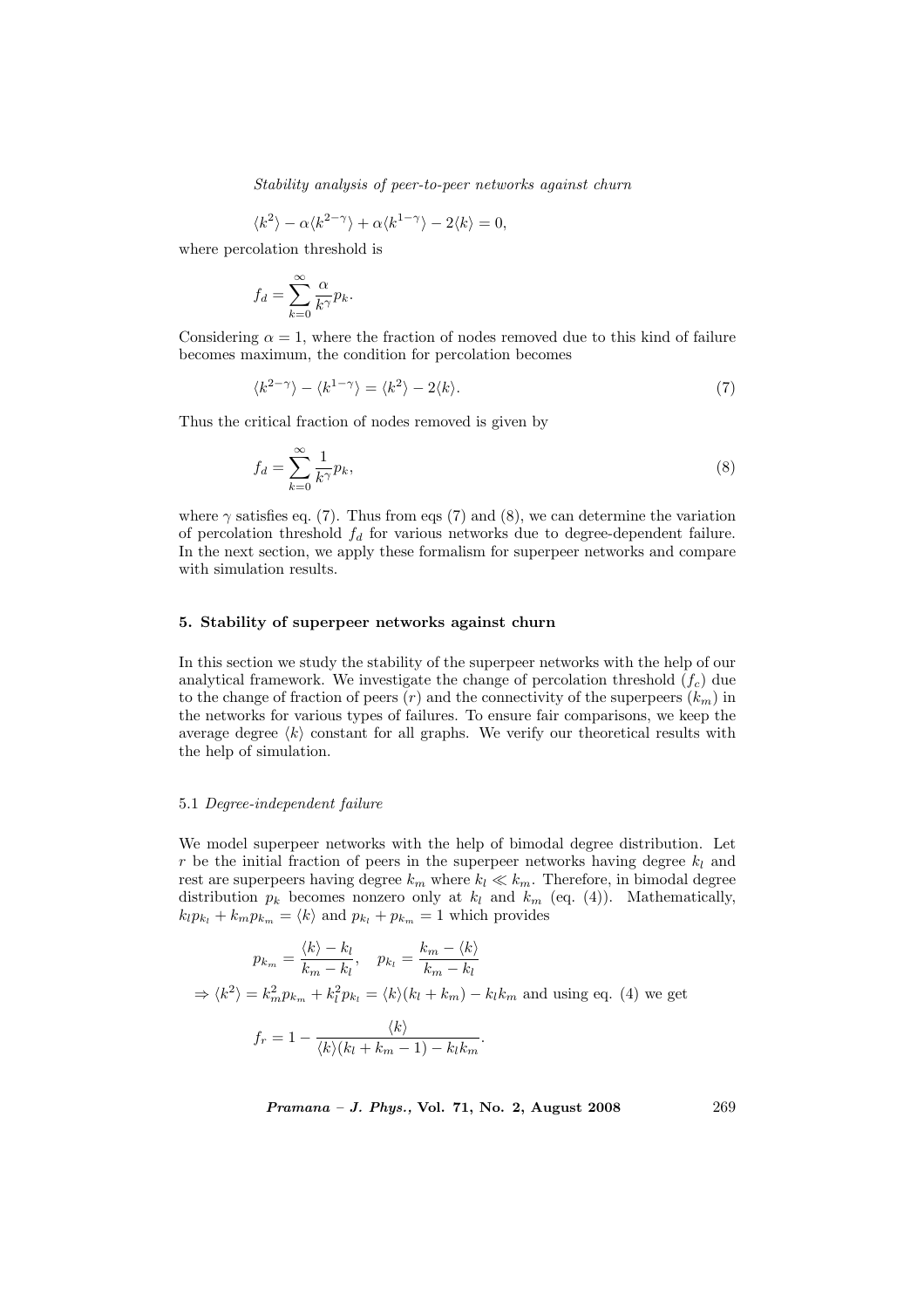

Figure 2. The above plots represent a comparative study of theoretical and simulation results of stability for two bimodal networks undergoing churn. Here x-axis represents the initial fraction of peer nodes  $(r)$  existing in the network and y-axis represents the corresponding percolation threshold  $(f_r)$ . We keep the average degree  $\langle k \rangle = 5$  fixed and vary the superpeer degree  $k_m = 30, 50$  for two plots. The tangential line indicates the change in peer degree due to change in the peer fraction  $r$ .

The initial fraction of peers in the network having degree  $k_l$  is r, and therefore the average degree of the network  $\langle k \rangle = k_l r + k_m(1 - r)$  implies that  $k_l = \frac{\langle k \rangle - (1 - r)k_m}{r}$ . Hence percolation threshold

$$
f_r = 1 - \frac{\langle k \rangle r}{\langle k \rangle^2 - 2\langle k \rangle k_m + 2rk_m \langle k \rangle - r\langle k \rangle + k_m^2 - rk_m^2}.
$$
\n(9)

Using eq. (9), we study the variation of percolation threshold  $(f_r)$  due to the change in the initial fraction of peers  $(r)$  in the networks with two different superpeer degrees  $k_m$  and compare the results experimentally (figure 2). It can be observed from figure 2 that simulation results match closely with theoretical predictions which shows the success of our theoretical framework.

## Observations

1. It is important to observe that for the entire range of peer fractions  $r$ , the percolation threshold  $f_r$  is greater than 0.7 which implies that superpeer networks are quite robust against churn. In practice also, superpeer networks exhibit stable behaviour against churn and consequently the possible breakdown of the network is a rare event [18].

2. Lower fraction of superpeers in the network (specifically when it is below 5%) results in a sharp fall of  $f_r$ . That is, the vulnerability of the network drastically increases when the fraction of superpeers is below 5%. Higher fraction of superpeers in the network results in low peer connectivity. Therefore, most of the peers are only connected to superpeers (and not within themselves). Hence stability of the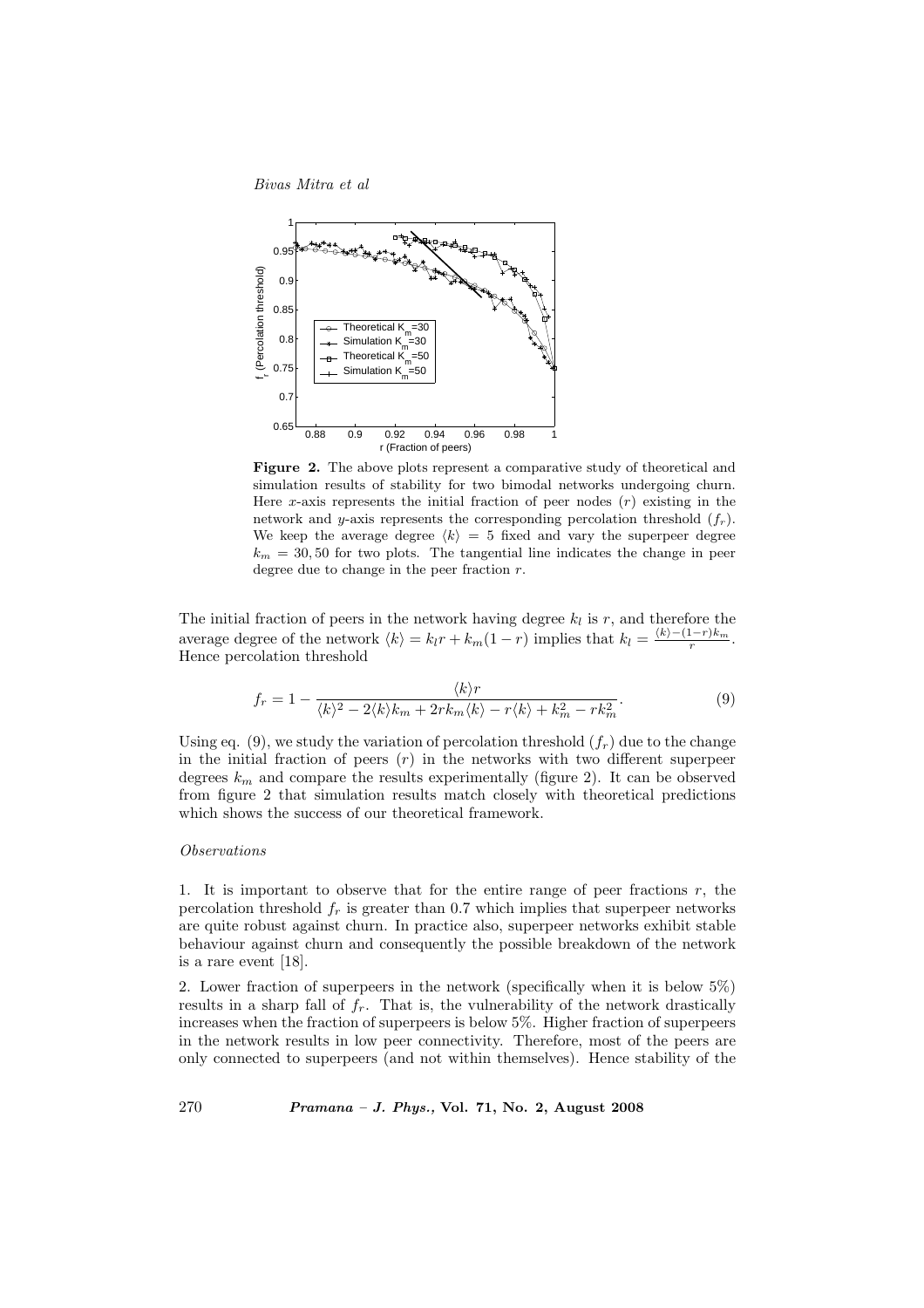

**Figure 3.** Change of  $\gamma_c$  and percolation threshold  $f_d$  with respect of superpeer degree  $k_m$  for superpeer networks undergoing degree-dependent failure. Here mean degree  $\langle k \rangle$  varies from 8 to 16. x-axis represents the superpeer degree  $(k_m)$  and y-axis represents the corresponding  $\gamma_c$  and  $f_d$ .

network depends entirely on superpeers. As the fraction of superpeer reduces below 5%, peer degree becomes quite high (4 to 5). This gives rise to situations where some peers are not connected to the superpeers at all, but only connected to fellow peers. Hence removal of individual peers also results in the removal of fellow peers. This produces an avalanche effect which results in a drastic reduction of stability of the network in this region.

## 5.2 Degree-dependent failure

In degree-dependent failure, the bimodal network percolates if

$$
\langle k^{2-\gamma} \rangle - \langle k^{1-\gamma} \rangle = \langle k^2 \rangle - 2\langle k \rangle. \tag{10}
$$

If the value of  $\gamma = \gamma_c$  satisfies this equation then removal of  $f_d = \sum_{k=1}^{\infty}$  $\sum_{k=0}^{\infty} \frac{1}{k^{\gamma_c}} p_k$ fraction of nodes destroys the giant component. However, for  $\gamma > \gamma_c$ , the network survives after node removal. In most of the commercial superpeer networks like KaZaA [19], peers are only directly connected to the local superpeer making their degree  $k_l = 1$ . In that case, the value of  $\gamma_c$  which percolates the bimodal network can be derived from eq. (10) as

$$
\gamma_c = 1 - \frac{\ln \frac{\langle k \rangle (k_m + 1) - k_m - 2 \langle k \rangle}{\langle k \rangle - 1}}{\ln k_m}.
$$
\n(11)

We plot the variation of  $\gamma_c$  and percolation threshold  $f_d$  with respect to the superpeer degree  $k_m$  for various average degrees  $\langle k \rangle$  (figure 3). It is important to notice that the increase in the superpeer degree  $k_m$  increases peer fraction r to keep the average degree  $\langle k \rangle$  fixed. However, here we are interested in understanding the impact of superpeer degree upon stability of the networks. It can be observed from figure 3 that simulation result matches closely with theoretical prediction which shows the success of our theoretical framework.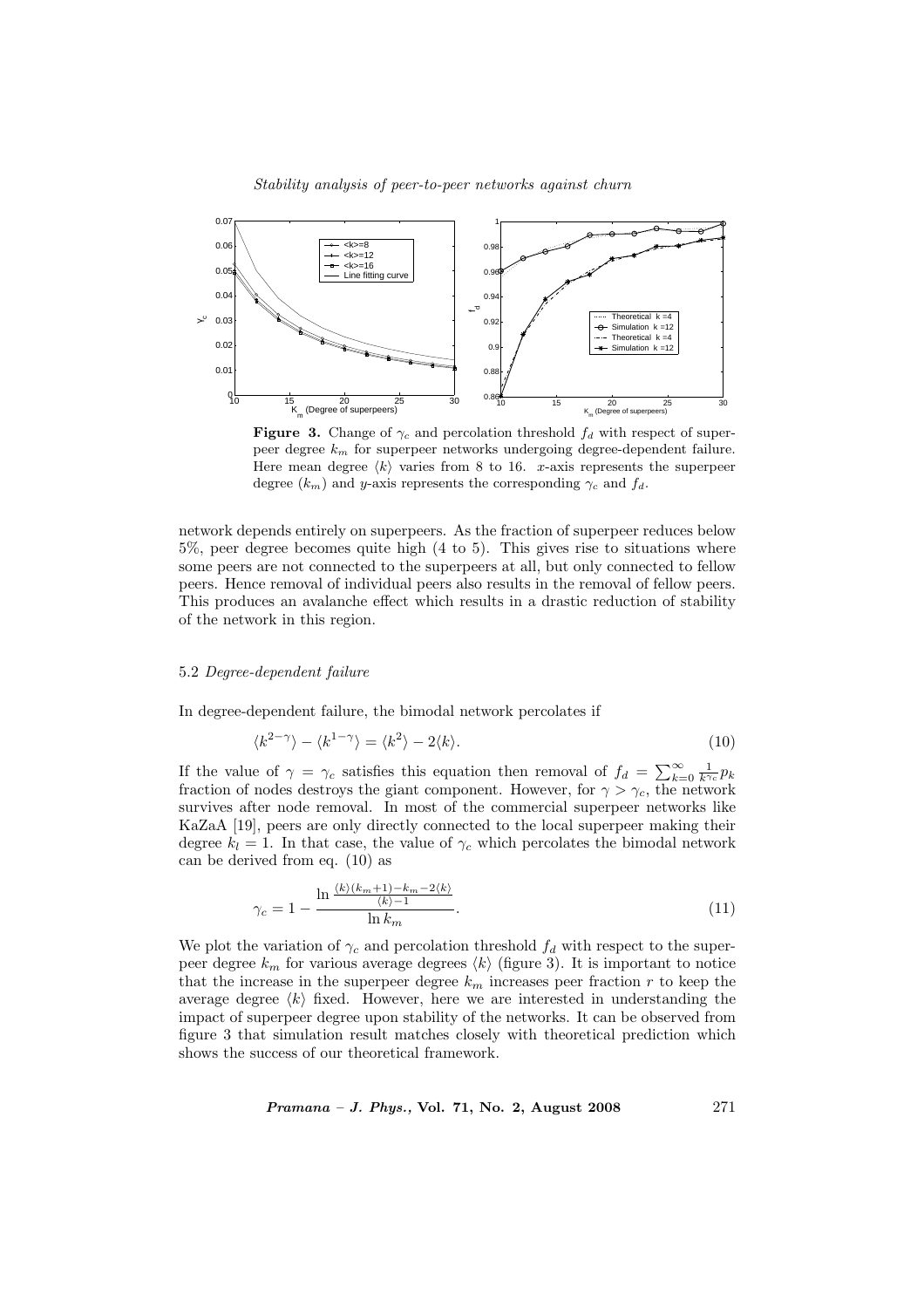#### Observations

1. It can be easily identified from figure 3, that with the increase of superpeer degree  $k_m$ , the value of  $\gamma_c$  that percolates the network decreases. This increases the necessary fraction of superpeers required to be removed to breakdown the network. The nature of  $\gamma_c$  can be approximated by the polynomial  $a/(x - b)$  (0 < a < 1 and b is some positive integer). Thus the decrease of  $\gamma_c$  follows hyperbolic curve. Since the increase of  $k_m$  increases the fraction of peers r, the removal of most of the low degree peers along with a fraction of superpeers increases the percolation threshold  $f_d$ .

2. It is interesting to observe that the percolating  $\gamma_c$  remains quite low and less than 0.1 for the entire range of  $k_m$  because small values of  $\gamma_c$  result in the removal of higher fraction of superpeer nodes from the network. Since the degree-dependent failure mainly removes the lower degree nodes, which are not so useful to break the network down, removal of a significant amount of superpeers becomes necessary. On the other hand, increase in the value of  $\gamma_c > 0.1$  removes relatively small amount of superpeers that is insufficient to destroy the network.

3. Another interesting observation is that after a certain threshold  $k_m$ , the curves become parallel to the x-axis and never cut it. Thus, the value of  $\gamma_c$  is small but become parallel to the x-axis and never cut it. Thus, the value of  $\gamma_c$  is small but<br>never becomes 0 (in that case  $f_d = \sum_{k=0}^{\infty} \frac{1}{k^0} p_k = 1$ ). This implies that for any large value of  $k_m$ , although  $f_d$  becomes significantly large it is required to remove only a part of nodes (and not all the nodes) from the network to dissolve the giant component.

# 6. Conclusion

The basic contribution of this paper is the development of a general framework to analyse the stability of various p2p networks against peer churn. We have modelled the peer churn using degree-independent and degree-dependent node failure. As superpeer networks are currently the most promising and widely used overlay structure, we perform stability analysis of these networks as a case study of our analytical model. It has been observed that when the fraction of superpeers in the network is less than 5%, the stability of the network sharply decreases for degreeindependent failure. This result points to a zone where superpeer networks are most vulnerable. Similarly for degree-dependent failure, our analysis shows that increase of superpeer degree improves the stability of the network and the improvement follows a hyperbolic curve.

## References

- [1] D Clark, *IEEE Computer* **34(1)**, 18 (2001)
- [2] K Singh and H Schulzrinne, Peer-to-peer internet telephony using SIP, Columbia University Technical Report CUCS-044-04, New York, NY October (2004)